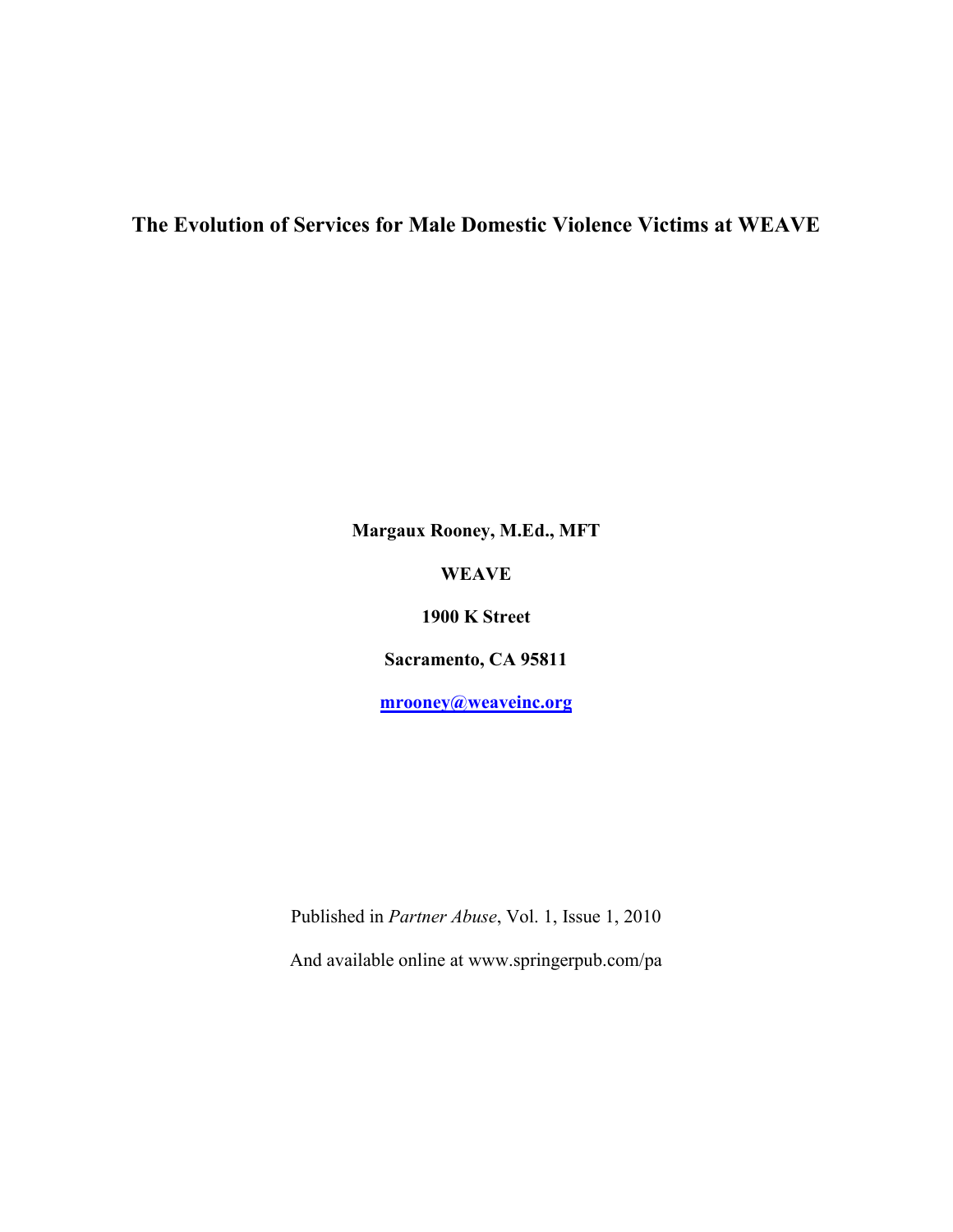## Abstract

Domestic violence victim service providers are challenged to create programs that are responsive to a broad range of clients who are diverse in gender and sexual orientation, present with a spectrum of abuse histories and complex co-occurring conditions. The scope of victim services needs to be examined and adjusted into order to better address the complicated issues that these clients present. This necessitates expanding beyond the feminist based peer counselor model that most domestic violence agencies are founded upon and integrating a gender inclusive clinical approach that addresses the relational dynamics of the abuse and underlying psychotherapeutic issues. WEAVE, Sacramento County's primary provider of domestic violence services, is successfully modifying its culture and programs to be more responsive to clients of both genders accessing services with various trauma histories

Keywords: Domestic violence, gender inclusive programs, male victim services, co-occurring disorders, shelter services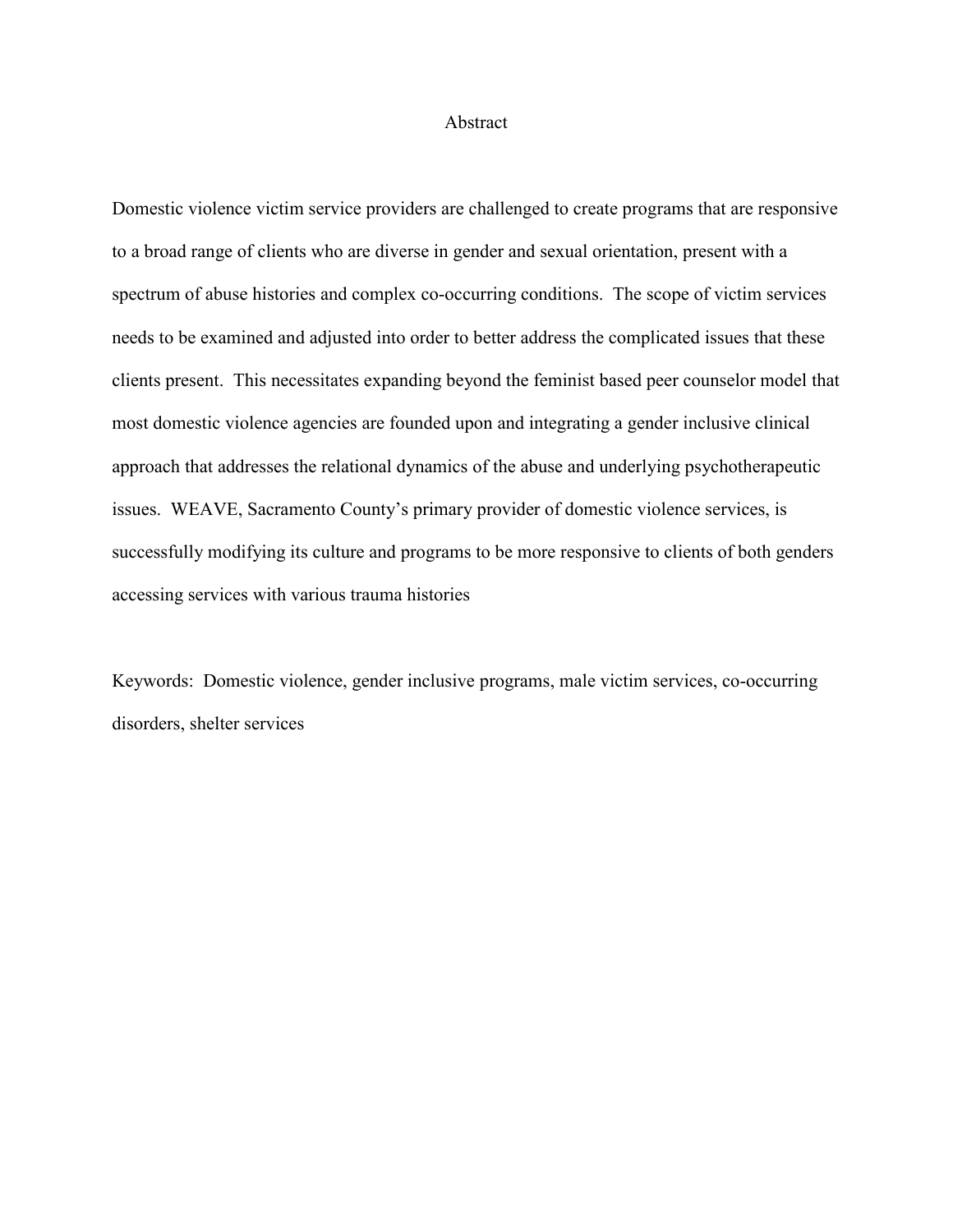At a recent community presentation, three domestic violence survivors, graduates of WEAVE's counseling program, discussed their past experiences. One client was a Middle Eastern woman in her twenties who had experienced abuse in an arranged marriage after she migrated to the United States; the second was an African American woman, a hair stylist who had been married for 30 years; and the third was a Caucasian man with a PhD who was recently retired from government work. Their stories, like their ages, genders and ethnicities were varied. There were; however, common themes such as their experience of being abused by their intimate partners and the help they received from WEAVE. Five years ago, this panel would not have occurred at WEAVE. Male victims lacked access to the programs and services needed to address the violence they were experiencing

A female panelist articulated the reality of domestic violence succinctly, "Domestic violence is not a gender thing, it is a people thing". Reconciling this reality with the feminist based philosophy on which most domestic violence programs are founded creates an ongoing dialogue and tension.

WEAVE is the primary provider of domestic violence services in Sacramento County and has been a well respected non-profit in the area for over 30 years. WEAVE's origins follow a path similar to most domestic violence programs. WEAVE originated when three Hispanic women brought female victims of domestic violence into their homes. In 1978 they started the organization, which at that time was called Women Escaping a Violent Environment. Today, WEAVE serves over 20,000 domestic violence and sexual assault survivors through a support and information line, shelter, emergency response, counseling and legal services. While women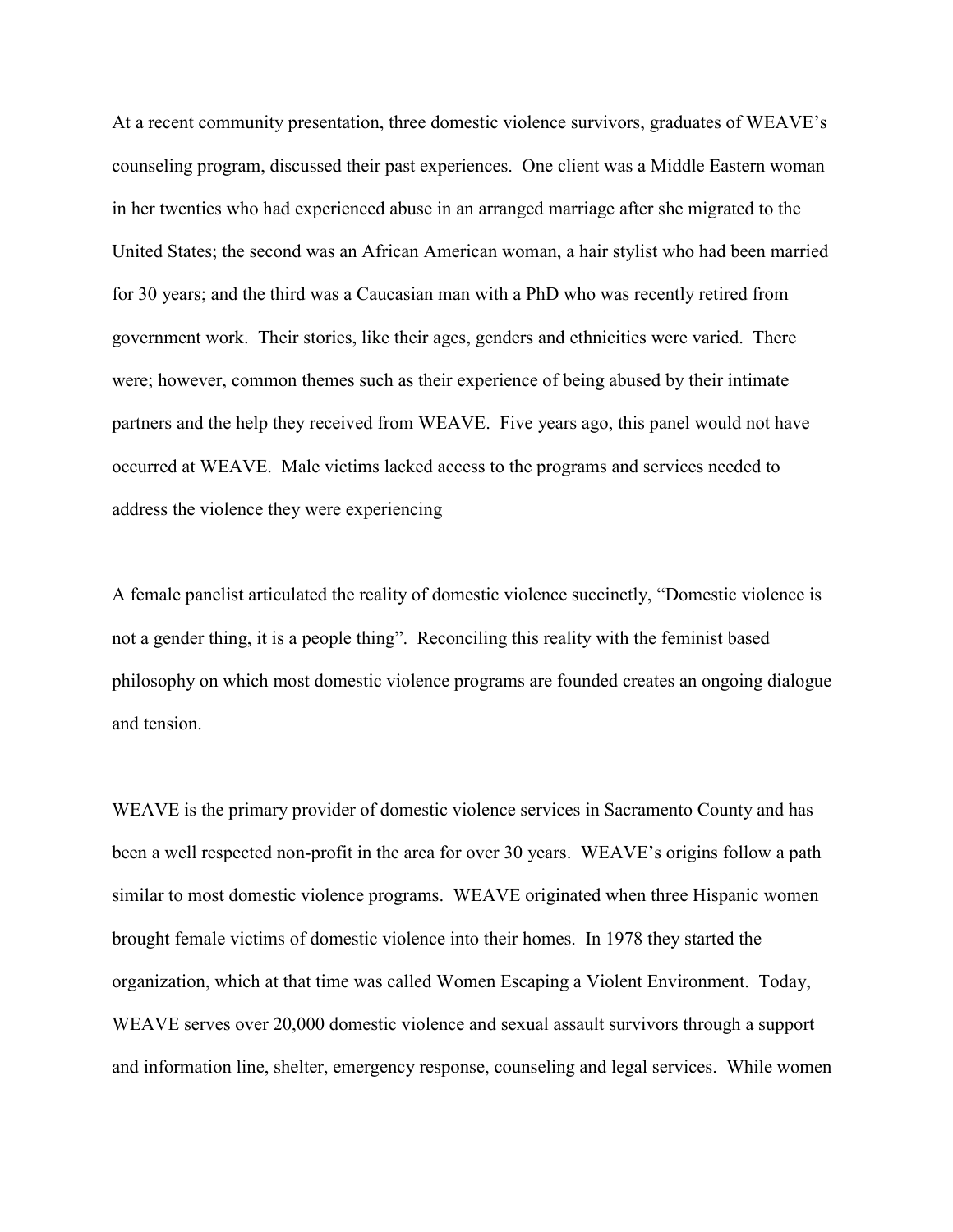represent the majority of primary victims seeking WEAVE services, 328 men received assistance from WEAVE through one or more of these services in 2008.

I am writing this article on services for male victims of domestic violence from the perspective of being a feminist, a Licensed Marriage and Family Therapist and the Director of Programs at WEAVE. My understanding of how to address the issue of serving males in this movement has evolved over the last 10 years and I am sure will continue to do so as more research is completed and experience is gained.

The dilemma that many of us face regarding providing appropriate services to male clients is how to honor the global gender inequities that exist for women and, at the same time, recognize that males also are victims of domestic violence needing assistance. These issues somehow mirror another convergence in the field which is the grass roots feminist foundation of many domestic violence agencies that are based on a peer counseling model, in contrast to professional psychotherapeutic models, that are based in family system theory and clinical research.

When I first started working at WEAVE in 2003, it was apparent from the peer counselor training model that domestic violence was a societal and political issue exclusively based on gender power differentials. The crisis intervention approach was presented as a one size fits all response. The curriculum was taught through a single lens of 1) women being victims; 2) men being perpetrators; and 3) little hope of perpetrator rehabilitation or family reunification.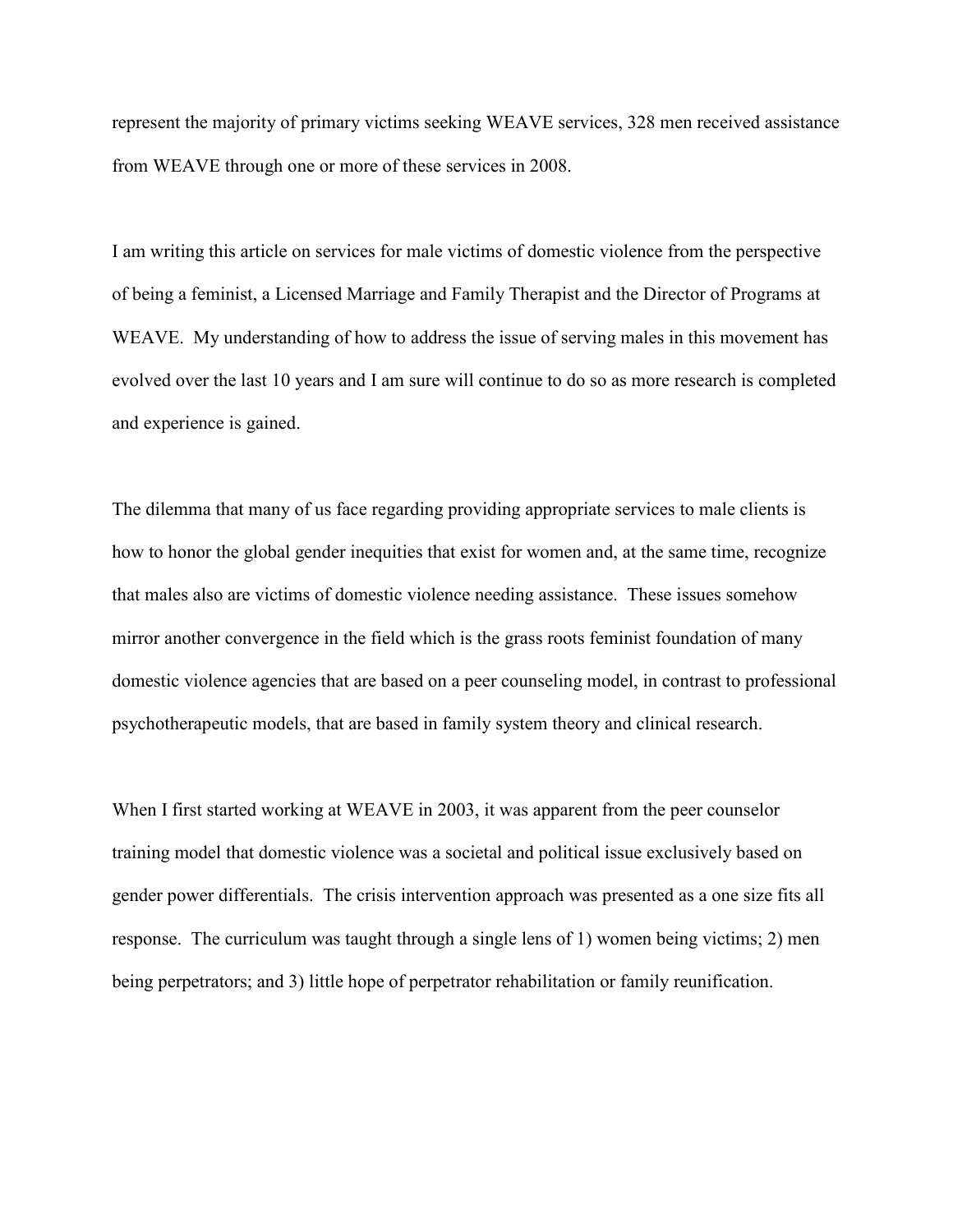The gray areas between perpetrator and victim were not addressed (McDonald, Jouriles, Tart & Minze, in press). The contributing factors to violence in relationships, like addiction and mental health issues, were discarded as excuses for the violence. The model does not allow for the consideration of contributing factors as directly relevant conditions which if treated successfully could positively impact the relationship dynamics.

The issue of lesbian and gay violence was mentioned, but it did not fit the framework of the gender based philosophy. Because violence in same sex relations created disparity with the singular focus, it was downplayed.

The absence of a comprehensive approach which considered multiple contributing factors and options did not resonate with what I knew to be true clinically. Coming from a systems-based, clinical background, this did not make sense knowing the complexity of relationship dynamics. As a victim services provider we were only getting half the story and seeing half of the picture, which did not allow us to assess the whole family and possibly intervene in a more productive manner.

After working in the field for a time, the simplistic view of gender based violence was found even more inadequate because some clients were coming in with stories of mutually combative relationships. Other clients were the victim in their first relationships and now were the primary aggressor. Many times Child Protective Services would refer both parties in a domestic violence dispute. Both partners were victimized and both had perpetrated violence so the male and the female were mandated to victim and perpetrator services. If reunification therapy was the goal,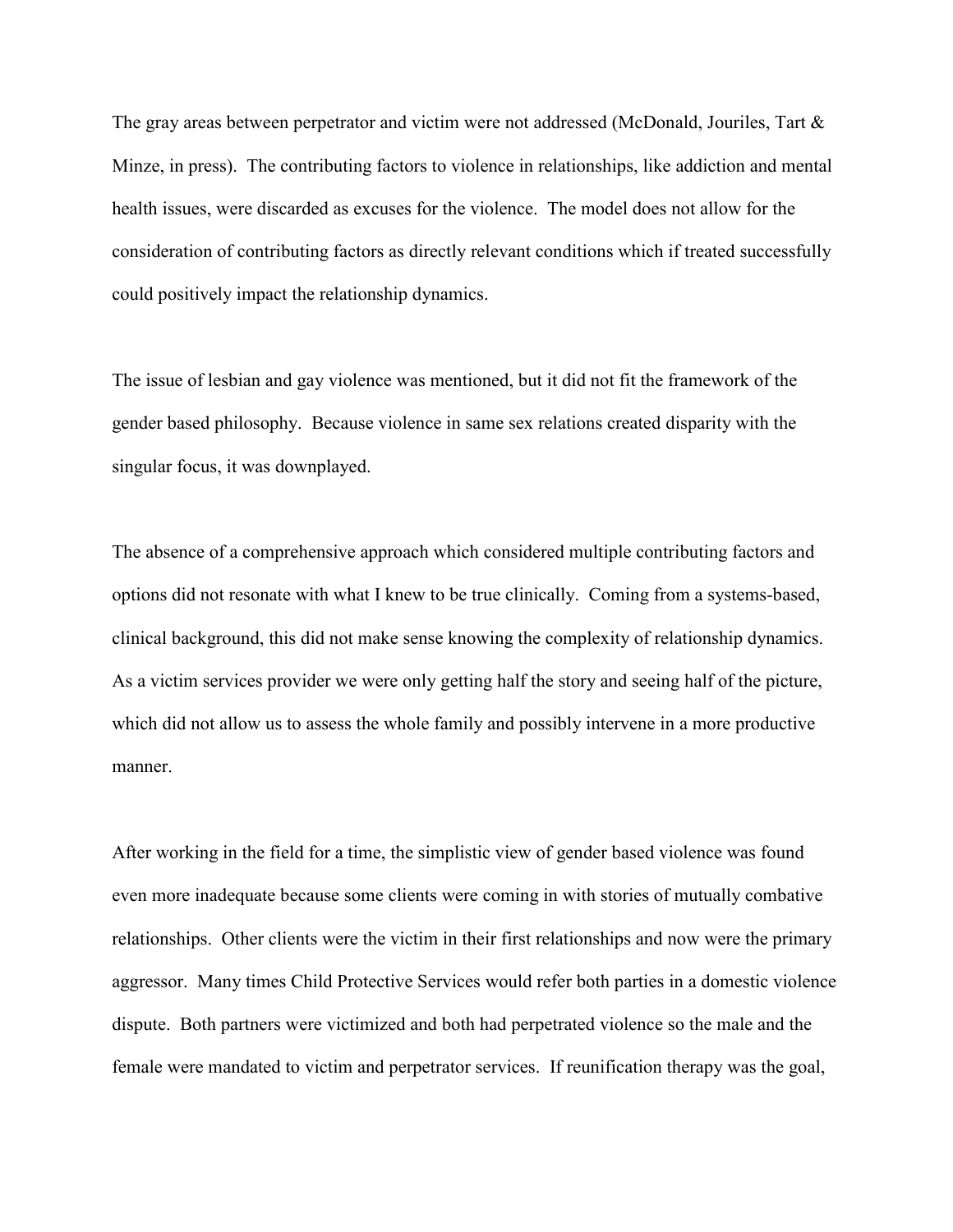it was rare that the domestic violence counselor was part of that process because victim services providers were not viewed as marriage counselors.

In order to address safety concerns and stay within funding stipulations, we were forced to create a first come, first served policy that resulted in the first "victim" in a couple who received counseling would need to complete services prior to the second "victim" receiving his or her services. There were too many variables to have the simple theories set forth in the peer training to be clinically useful for the diversity in our clients' experiences.

Victim services are presently intertwined with the issue of gender but as the complexity unravels, it is apparent that either party in a couple, either heterosexual or gay, can experience a power differential that ignites violence. The abuse is not necessarily related to gender but can be. In order to welcome and serve LGBTQ victims, a philosophy other than one that is gender based needs to evolve. The question is how to acknowledge the aspects that are related to gender and serve all victims irregardless of gender in the most effective way. In the last five years we have worked to create a program that acknowledges the gender issues that arise without creating an unfair bias towards one or the other.

How to evolve from being a grass roots, feminist based organization to a professional, clinically sound model while honoring the best of both worlds is a challenge with which we have struggled. The internal conflict has created an opportunity to develop a new paradigm. There are strengths and drawbacks to each modality. The underlying question which must be asked is *"Does serving male victims exclude feminist theory?"*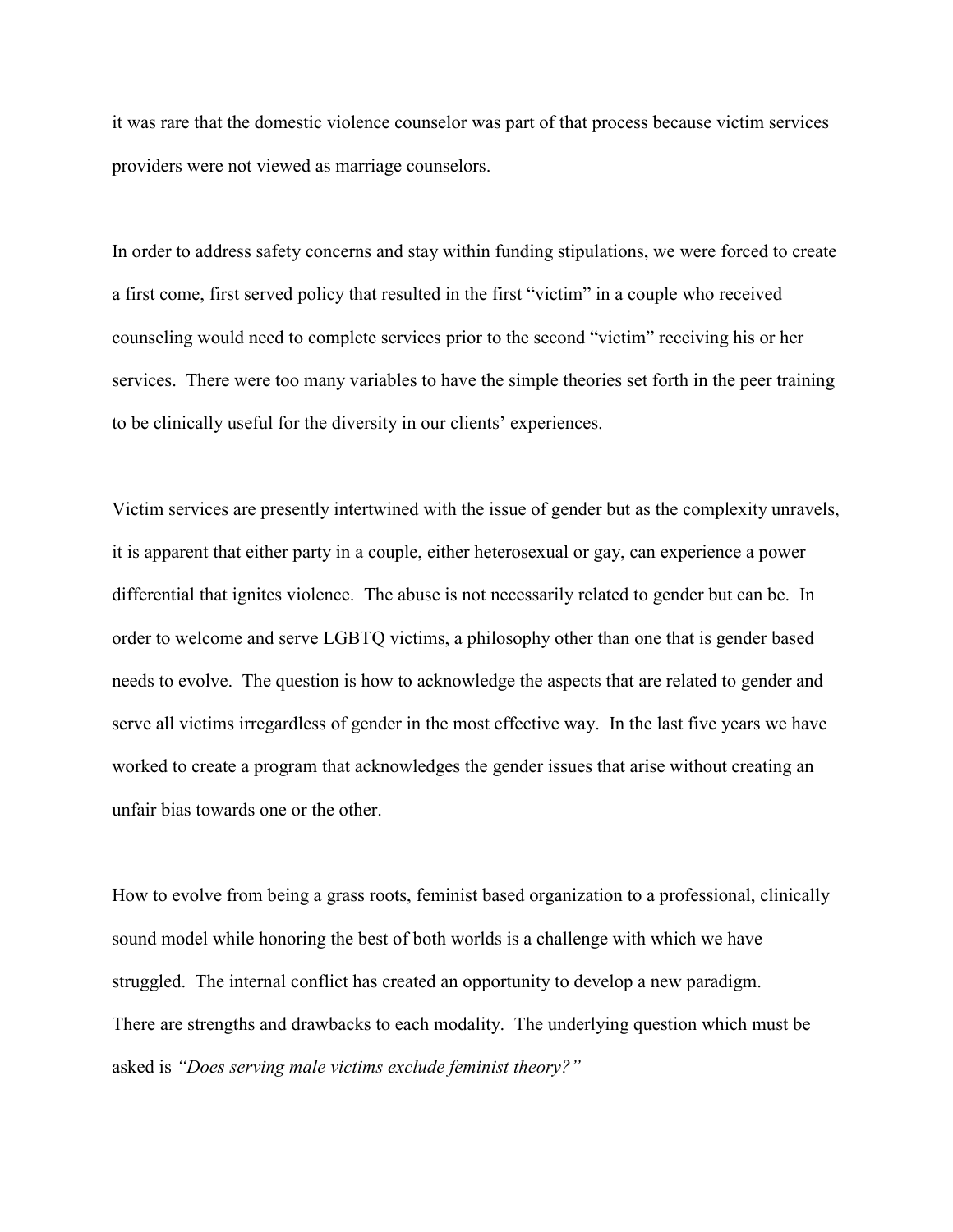At the foundation, feminism is about the equality of both genders. Feminism does not require or seek greater power but rather a balance of power. To provide a needed service for one gender to the detriment of the other is not in alignment with feminist ideals. To dismiss the larger issue of violence against females as a global, political issue would be doing an injustice to females everywhere. However, serving male victims does not deny or exclude the issue of women's rights. Somehow these issues become co-mingled and appear to be exclusionary. Some of the controversy is due to concern over limited funding and various interest groups wanting their primary interest to have the maximum resources available. This conflict turns the issue into a polarizing debate which is not helpful for victims.

Depending on what research is done by what interest group, the case is made in their favor. Between 600,000 and 6 million women are victims of domestic violence each year and between 100,000 and 6 million men, depending on the type of survey used to obtain the data (Rennison, 2003: Straus & Gelles, 1990; Tjaden & Thoennes, 2000). The debate over female aggression being exclusively linked to self defensive behavior is being disputed according to national representative sample surveys that indicate mutual combat is the norm in violent households. (Morse, 1995; Straus, 1993; Whittaker, Haileyesus, Swahn, & Saltzman 2007) Crime studies and shelter surveys support the traditional feminist view while clinical data and national surveys support a gender inclusive approach.

It is still widely agreed that female victims in domestic violence situations are in greater danger of serious injury or death. In 2002, 76% of intimate partner violence homicide victims were female and 24% were male (Fox & Zawits, 2004). Also due to pay disparities and traditional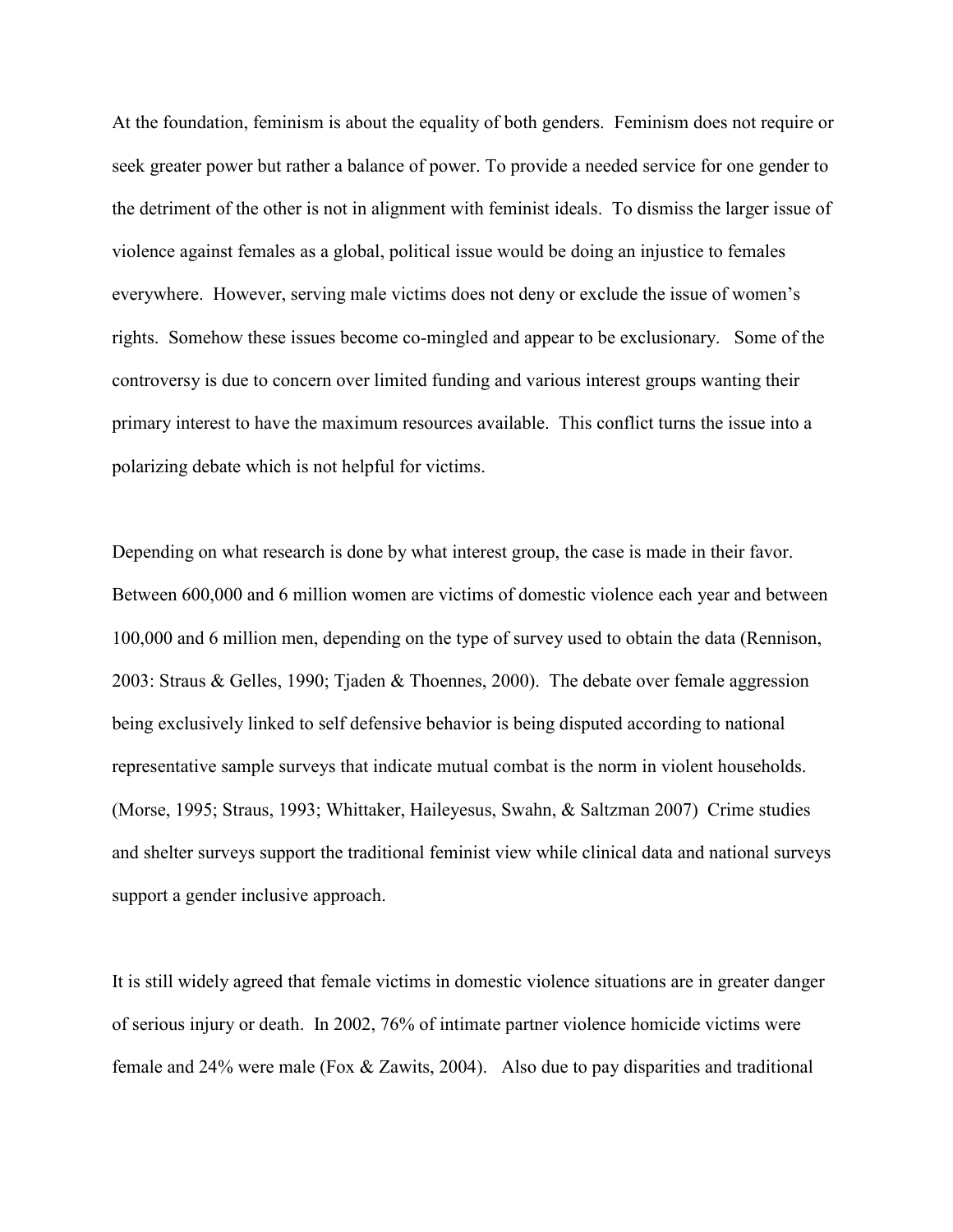gender roles in which the woman is responsible for the home and child care, female victims have less monetary resources to become financially independent of their abuser. According to the US Census Bureau in 2004, women earned 23.5 % less than men earned (Longley, 2004).

These factors should not invalidate the need for domestic violence services for men who are victimized by their partners; who are at risk of injuries; and who need assistance in creating a safe, violence free life for themselves and their children.

Traditionally, domestic violence victim services have been designed to address the needs of a female victim in a patriarchal relationship. This approach only addresses a portion of relationships in which domestic violence occurs to the exclusion of all the other types of abuse dynamics that happen between intimate partners. The opportunity for feminist based domestic violence victim services providers is to create programs that take the multifaceted dynamics into account without losing sight of the larger women's rights issues. The issue of treating abuse in a specific relationship does not need to be linked to an ideology that is gender based. We lose sight of the human element whenever we categorize clients and attempt to intervene based on our preconceived understanding of their experience.

The father's and men's rights movements are gaining momentum in response to concern over some men being abused not only by their partner, but also by the system that was created to protect women. They are advocating for men to have equal services and to be recognized as victims. The barriers to leaving an abusive relationship for men include fear of failure, fear for the children, few resources, shame, stigma and discrimination. Men are often reluctant to report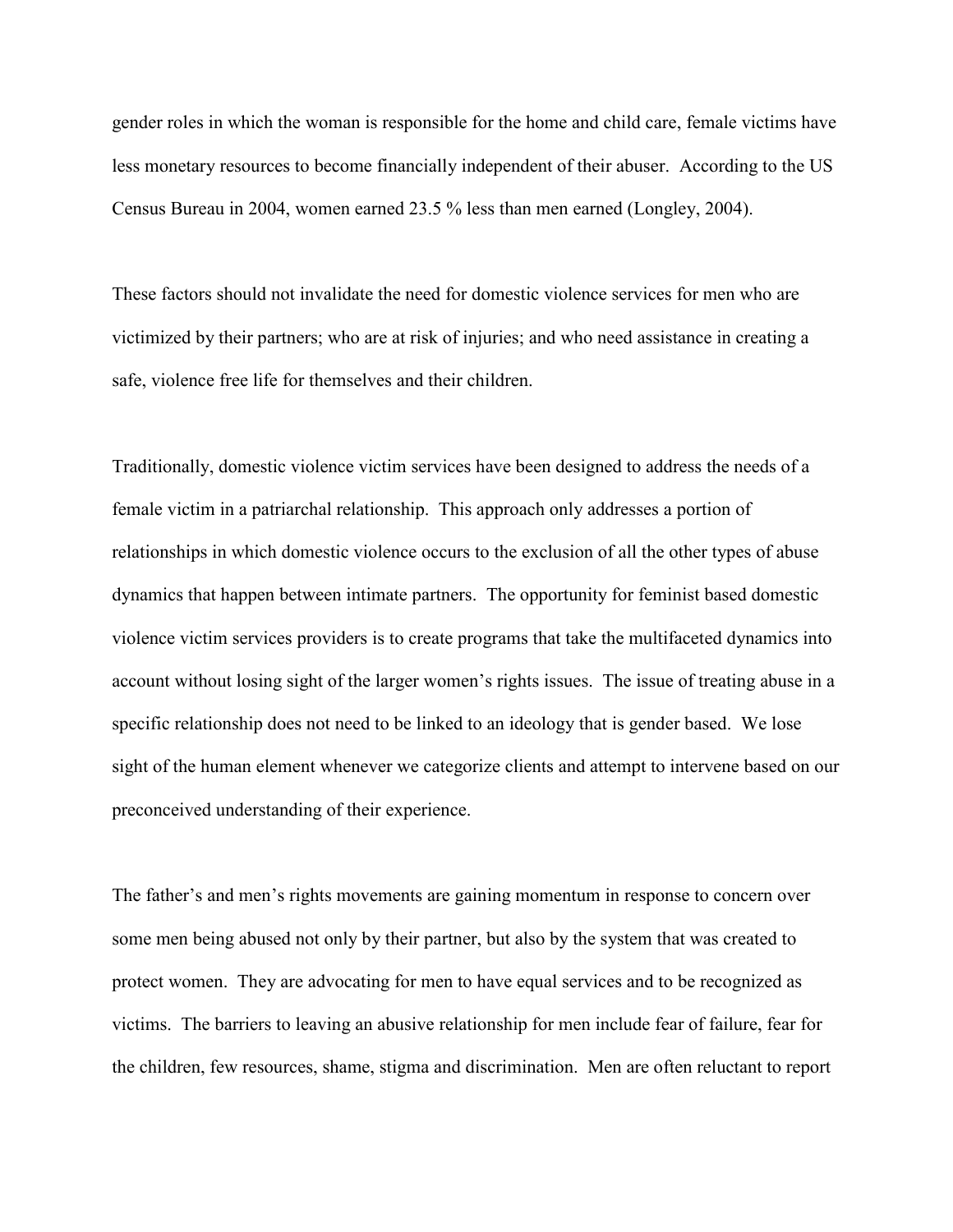abuse because of gender conditioning and the concern of being ridiculed (Cook, 1997; Hamel, 2007; Hines, Brown & Dunning, 2007.)

Unfortunately, either partner in a couple, of either gender, can attempt to manipulate the system in their favor or have the children used as pawns in their struggle to maintain control in a relationship. The key for service providers is to assist victims, regardless of gender, based on what is known today according to research and best practice. It is important to recognize and address the many complexities in relationships including co-combative violence, severity of abuse and the risk factors that contribute to domestic violence.

What is known about trauma in either gender is that it can create issues that require long term therapeutic intervention:

 The experience of violence and trauma can cause neurological damage and can result in serious negative consequences for an individual's health, mental health, self esteem, potential for misuse of substances, and involvement with the criminal justice system. Indeed, trauma survivors are the least well served by the mental health system, as they are sometimes referred to as difficult to treat – they often have co-occurring mental health and substance abuse disorders, can be suicidal or self-injuring and are frequent users of emergency and in-patient services" (National Association of State Mental Health Program Directors, 2005, as cited in Akers, Schwartz & Abramson, 2007, p44) .

Forty hours of peer counseling training is not sufficient to assess and address the level of trauma most clients have who access domestic violence victim services.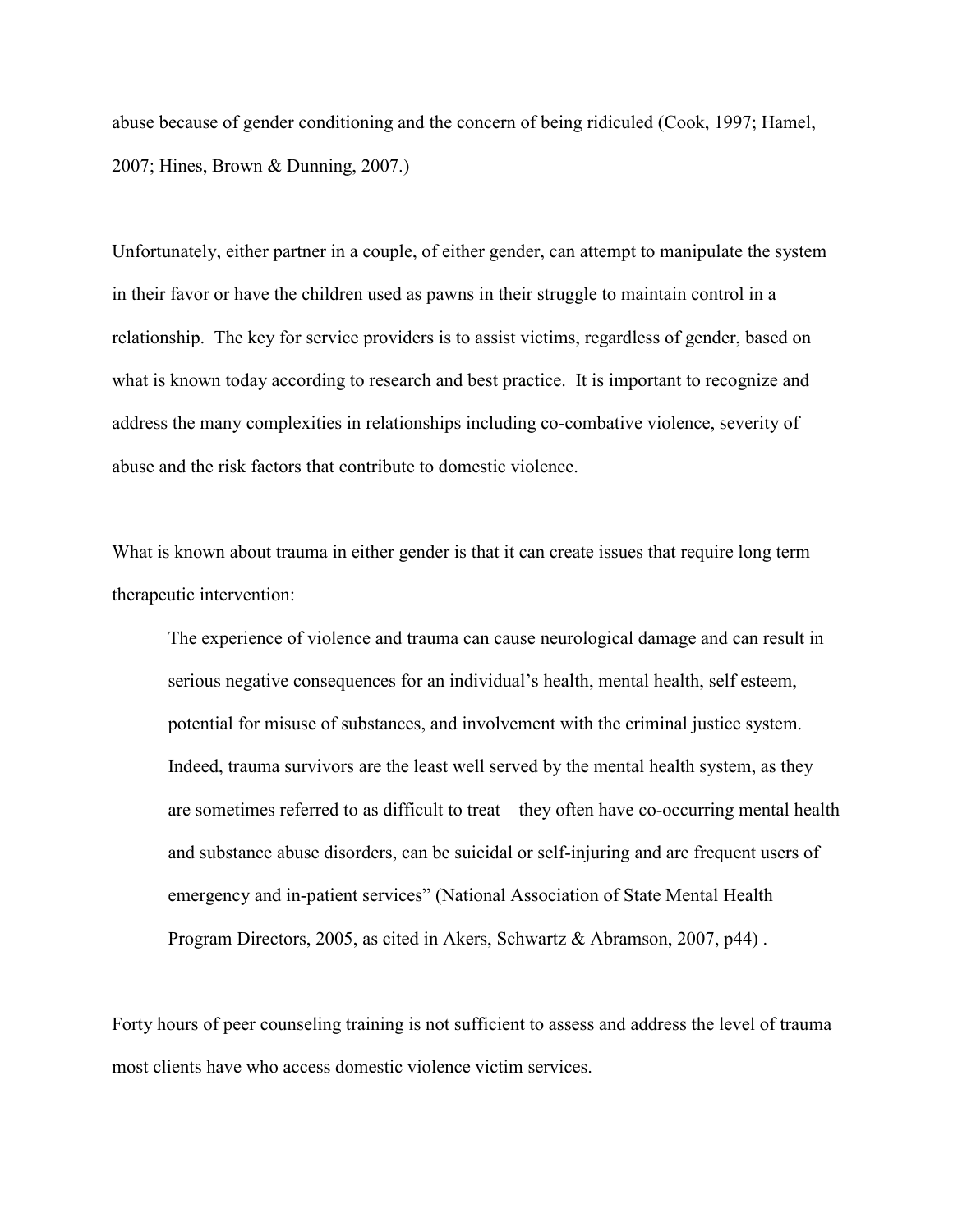In order to bridge the divide between the feminist based peer counseling approach and the gender inclusive psychotherapeutic model, services at WEAVE have evolved to include training at the peer level about the continuum of violence that defines a range of abuse from unilateral to mutual. The possible contributing factors in domestic violence such as unemployment, addiction, immigration status, and mental health issues are acknowledged not as specific causes but as correlative factors that cannot be ignored in the broader objective of sustainable wellness for the clients.

We now discuss the barriers to receiving services for male and female victims and how to serve both effectively. Our 15 week group curriculum has been modified to be gender inclusive, including teaching about how gender socialization for some men can contribute to them staying in abusive relationships and be reluctant to seek help (Cook, 1997; Hamel, 2007). We have offered male only groups and coeducation groups using the modified curriculum, both with positive results. One male client recently stated, "Although I was the only man in group at times, it was valuable to hear the women's stories because they reflected my own experience. I hope it was valuable for them to hear my perspective, to know that not all men are violent and abusive." We also provide CEU training to professionals regarding clinically relevant aspects of domestic violence including assessment of couples, mental health diagnoses for victims and perpetrators, as well as treatment options based on the severity and types of abuse.

We recognize that the peer based, crisis intervention model that we are funded to provide, is a start in helping to provide a victim safety but it is rarely enough to be the solution for creating a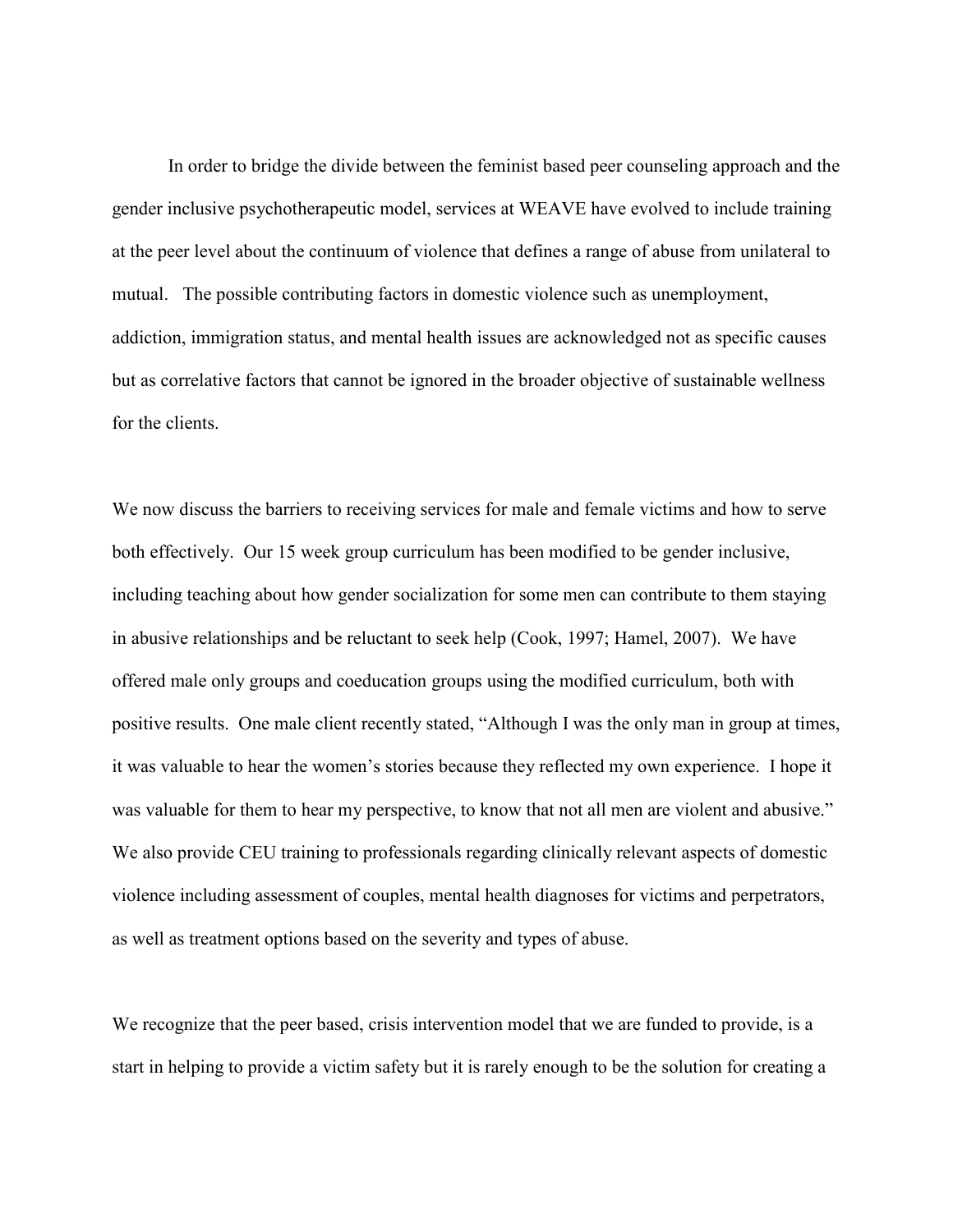lifetime free from violence. Peer counselors at WEAVE work on the Support and Information Line; provide triage assessments and some shelter services. These are enhanced by master's level staff and field study students providing therapy and all are supervised by a licensed professional.

We now offer private pay mental health services by licensed and prelicensed therapists who can address the larger issues of complex trauma, addiction and mental health that many of our clients need. This new model allows us to assess and treat couples and families when it is safe and appropriate to do so. We can address issues that may be precursors to domestic violence and educate about healthy relationship dynamics.

Our literature and outreach materials have been revised to be gender inclusive and we are more aware of how we articulate the issue so we are not assuming a heterosexual couple or a female victim. Men are welcome to seek assistance in our orientation workshop, counseling sessions, and legal services. We are researching how we can provide more equal opportunities for male shelter services. In 2008 we provided shelter for 13 men. They are presently sheltered in a hotel for three nights. We know that there are men who would benefit from a more comprehensive shelter services program (Ensign  $&$  Jones, 2007), and we are exploring possibilities on how we can provide that to them.

Because of the complexity of family dynamics, effective interventions for offender treatment should also be the purview of victim services providers. If the goal is to reduce domestic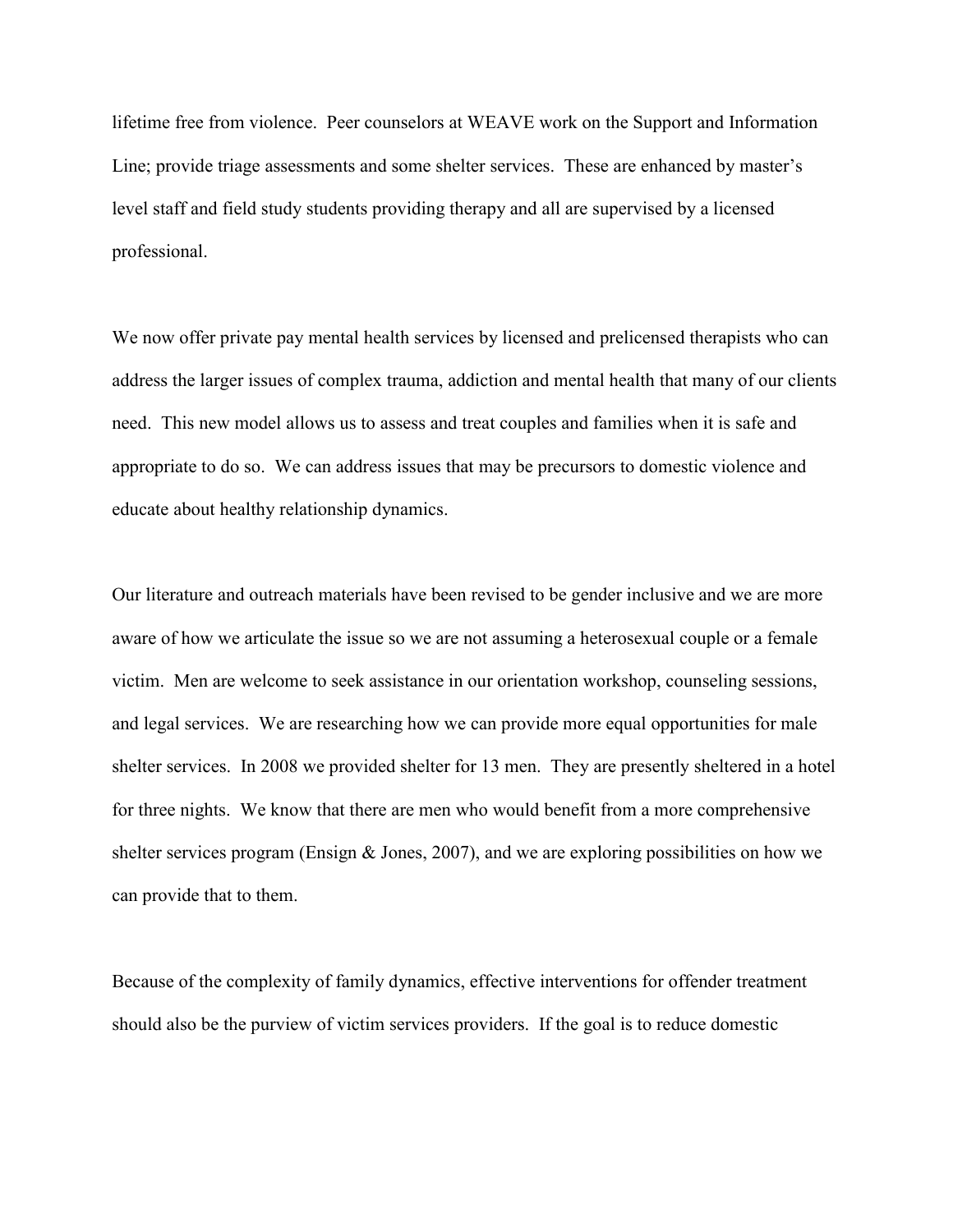violence in families and secure victim safety, the one size fits all approach needs to be replaced with a more responsive approach to the needs of the clients who are presenting for treatment.

The present model is a risk to victims because batterer's treatment has proved itself of only limited effectiveness in curbing the recidivism of abuse. Sometimes victims feel a false sense of security because their partner has completed a batterer's treatment program and research on repeat violence finds that subsequent violence is often more severe. Placing all abusers into one category does not serve them or the family. Assessment to determine what type of abuse is happening, responding by holding perpetrators accountable and treating those who are motivated to change, will decrease safety risks and allow for the possibility of family reunification if it is safe to do so.

When both partners are engaged, therapists can explore emotional build ups that lead to domestic violence and develop strategies to diffuse the explosions before they happen (Goldner, 1998). This approach requires therapists to move treatment out of the blame mentality and work with proven methods for nonviolent conflict resolution with those clients for whom that model is appropriate. When looking at relationship dynamics, therapists must make the distinction between understanding and condoning the behavior. When there is no compelling safety concern, conjoint counseling has a place. Alternative intervention programs like the restorative justice circle model are presently being implemented to offer options for abuser accountability and systemic intervention. It is too early to draw conclusions on the effectiveness of these alternative programs, however, the need for new solutions is apparent.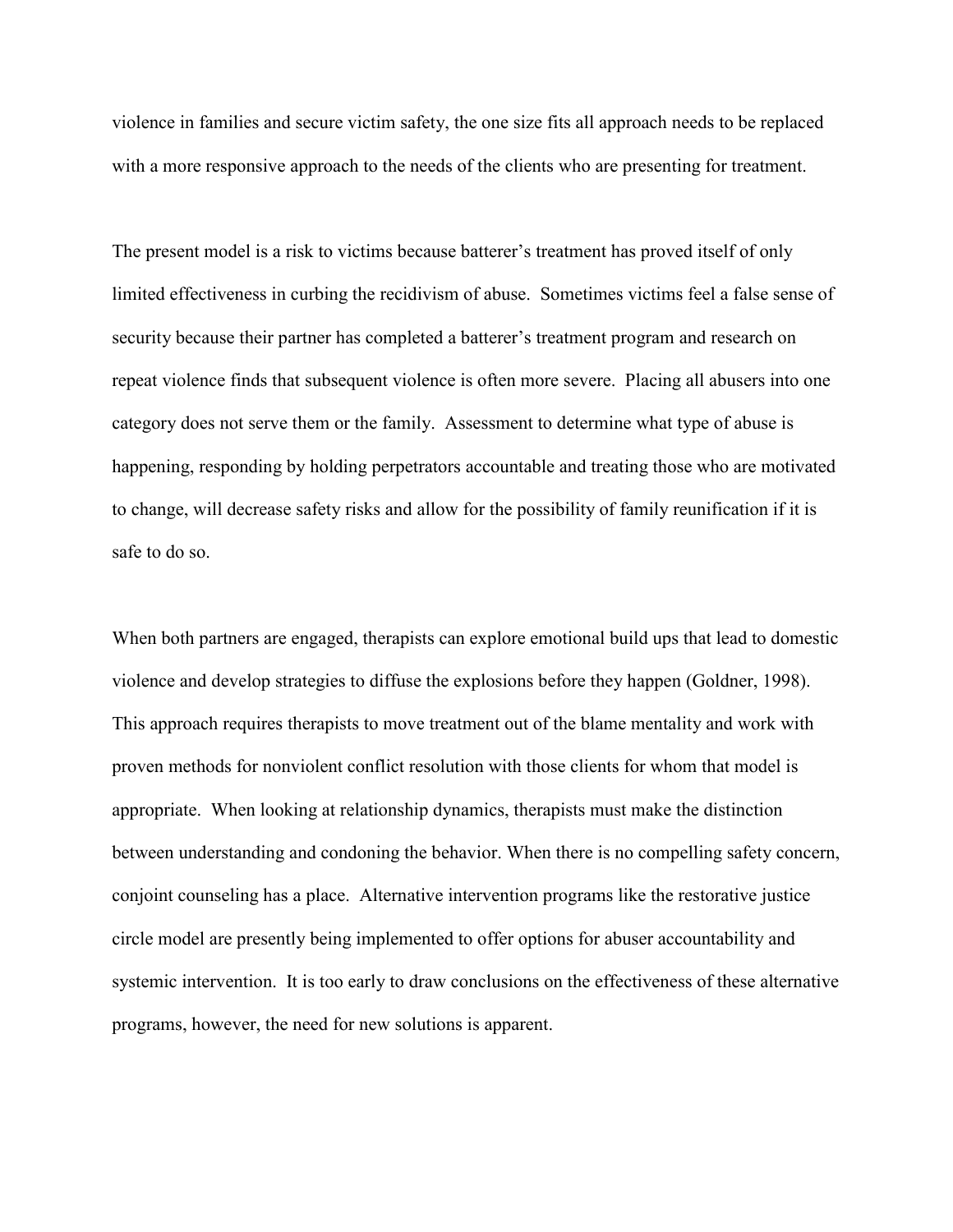Due to the current victim services funding, we are limited in how we can intervene in the family system. While these funding models may affect specific service provision with particular funds, the models do not restrict organizations from exploring more inclusive program models, if the organization is willing. The vision of a more expanded scope in which clients can access systemic assessment and intervention is a possibility. The model would include private intakes with each partner, clinical assessments administered, and treatment recommendations made based on the findings.

We know that more outreach and education to male victims is necessary to reduce the stigma and the barriers for them to access services in a predominately female oriented field (Hines et al., 2007). More relevant, unbiased research is also needed regarding effective practices for reducing domestic violence and creating safe, healthy families.

In 1978 when WEAVE was founded, the study of domestic violence was just beginning. We now have more information based on years of practice, research and case studies. We have done our best to integrate the best of the foundations of the feminist based domestic violence movement with what is known to be clinically and statistically relevant today. This is not a stagnant picture but rather a work in process.

Returning to the question of if domestic violence is a people thing or a gender thing; it is both. Domestic violence is an issue for both genders for different reasons. To be part of reducing domestic violence in families and communities, a new approach that is clinically relevant to the specific dynamics within the relationship is necessary.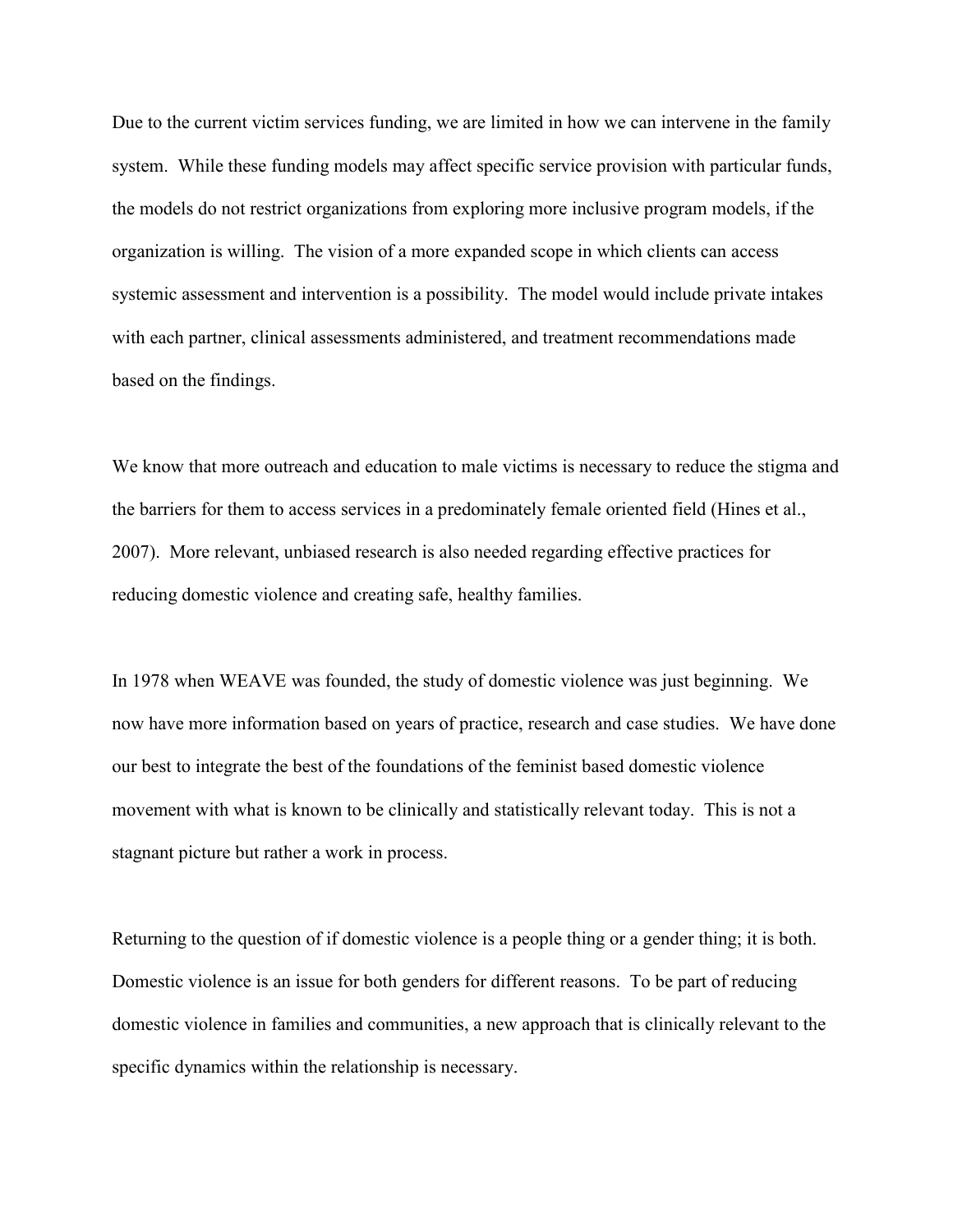The political cause of violence against women is an important one that must be recognized on a cultural level but may not have significant clinical relevance to treating a relationship that does not include patriarchal issues. A new paradigm that honors the challenges of gender socialization in specific clients, offers diverse treatment options and supports systemic change in families will ultimately have the desired effect of social change.

Not long ago, a WEAVE educator was in a fourth grade classroom presenting on healthy families. She asked the students what they thought WEAVE should stand for since we serve women, men and children. A child responded, "When Everyone Acts Violence Ends". This is the spirit with which we progress. We continue to mobilize the motivation in all people to put an end to domestic violence. This includes gender equity in services so that the solution to the violence is addressed to the best of our ability. It allows us to evolve and grow based on the lessons learned over the past 31 years and challenges the community to learn from past while creating new paradigms which are relevant to the broad spectrum of clients who are seeking assistance.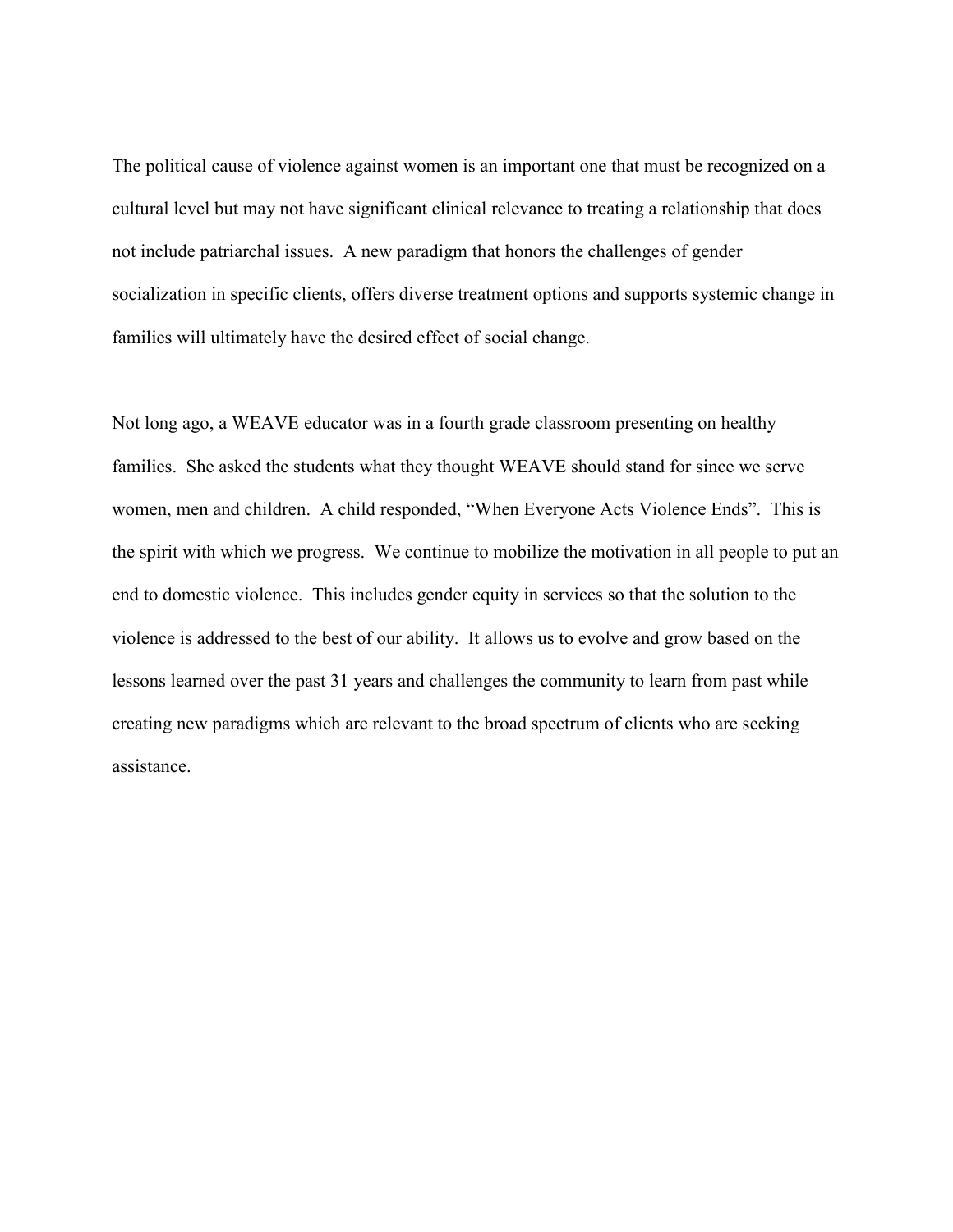## References

- Akers, D Schwartz, M & Abramson, W. (2007) Beyond Labels: Working with abuse survivors with mental illness symptoms and substance abuse issues. Austin, Texas: Morgan Printing.
- Cook, P. (2007) Abused Men: The hidden side of domestic violence. Westport, CT: Praeger.
- Ensign, C., & Jones, P. (2007). Gender-inclusive work with victims and their children in a coed shelter. In J. Hamel  $&$  T. Nicholls (Eds.), Family interventions in domestic violence: A handbook of gender-inclusive theory and treatment (pp. 561-578. New York: Springer.
- Fox, J., & Zawitz, M. (2004). Homicide trends in the United States, Washington DC: DOJ (US). Retrieved June 6, 2009 from http://www.ojp.usdoj.gov/bjs/homicide/gender.htm.
- Goldner, V. (1998). The treatment of violence and victimization in intimate relationships. *Family Process*, 37 (3), pp. 263-286.
- Hamel, J. (2007). Male victims of domestic violence and reasons why they stay with their abuser. In N. Jackson (Ed.), *Domestic Violence Encyclopedia.* New York: Routledge.
- Hines, D., Brown, J., & Dunning, E. (2007). Characteristics of callers to the Domestic Abuse Helpline for Men. *Journal of Family Violence*, 22 (2), 63-72.

Longley, R. (2004) Gender Wage Gap Widening, Census Data Shows. Retrieved June 6, 2009 from http://usgovinfo.about.com/od/censusandstatistics/a/paygapgrows.htm.

McDonald, R., Jouriles, E., Tart, C., Minze, L. (in press). Children's adjustment problems in families characterized by men's severe violence toward women: Does other family violence matter? *Child Abuse & Neglect*.